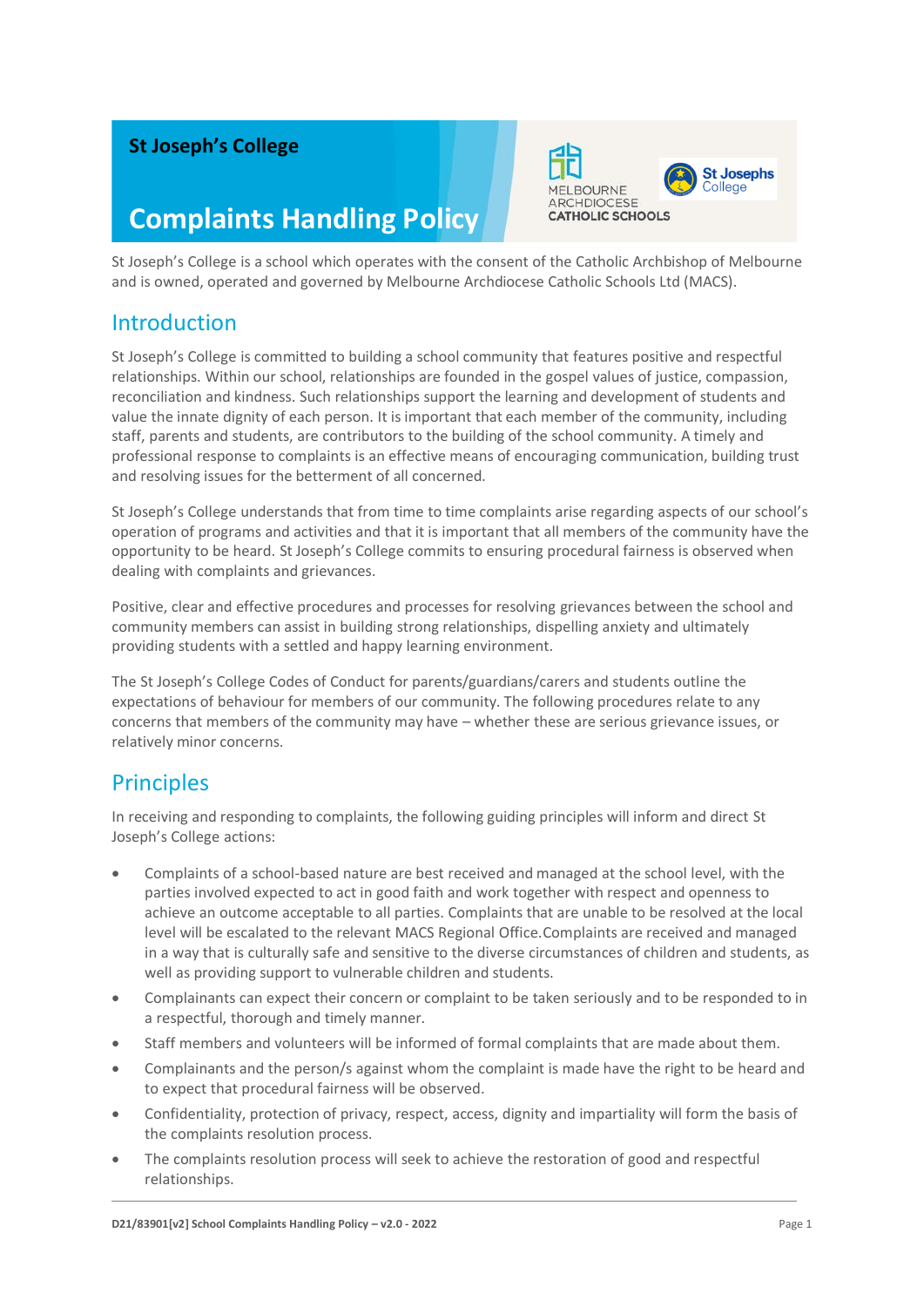- The best interests of the school community together with the interests of the individual will be taken into account.
- Recordkeeping, reporting, privacy and employment law obligations will be complied with when receiving and handling complaints.

### Definition

#### **Complaint**

A complaint is an expression of dissatisfaction with an action taken, decision made, service provided or handling of an issue at a MACS school.

# Providing Feedback to St Joseph's College

St Joseph's College has procedures and processes in place by which parents/guardians/carers and the broader school community can confidently raise concerns in the knowledge that they will be listened to and their concerns will be professionally managed in a timely, confidential and appropriate manner.

Relationships with the school community are important to us. We take complaints raised by parents/guardians/carers and the broader school community seriously. There are many avenues to provide feedback to school staff. These include:

- annual formal parent/guardian/carer survey
- formally scheduled parent/guardian/carer feedback forums
- meetings with the principal or other staff members to express concerns

### Who to Contact to Make a Complaint

The nature of the complaint will determine who is the most appropriate person or body to manage the concerns raised. Complaints should be directed to the St Joseph's College principal in the first instance.

For complaints of a serious nature involving school staff, the following additional information is provided.

#### **Misconduct or serious misconduct**

All complaints of alleged misconduct or serious misconduct by a teacher, staff member or volunteers should be reported to the principal of St Joseph's College.

Complaints about teachers can also be reported to the Victorian Institute of Teaching (VIT) – the regulator in relation to the registration and investigation of serious misconduct (including conduct which is of a physical or emotional nature) of all teachers in the state of Victoria. If unsure whether the complaint constitutes serious misconduct by a teacher, contact the VIT on 1300 888 067 or [vit@vit.vic.edu.au.](mailto:vit@vit.vic.edu.au)

In some cases, certain actions which involve physical or emotional misconduct, such as unlawful assault or threats to the person, may constitute a criminal offence. These types of offences should be reported to and investigated by the police. Initial consultation with the principal of St Joseph's College may help to determine the appropriate course of action in these circumstances.

#### **Child abuse (including sexual offences)**

Child abuse includes any instances of physical or sexual abuse (including grooming), emotional or psychological harm, serious or significant neglect and family violence involving a child.

Complaints of alleged child abuse (including sexual offences) of children or school students should be reported to the principal of St Joseph's College.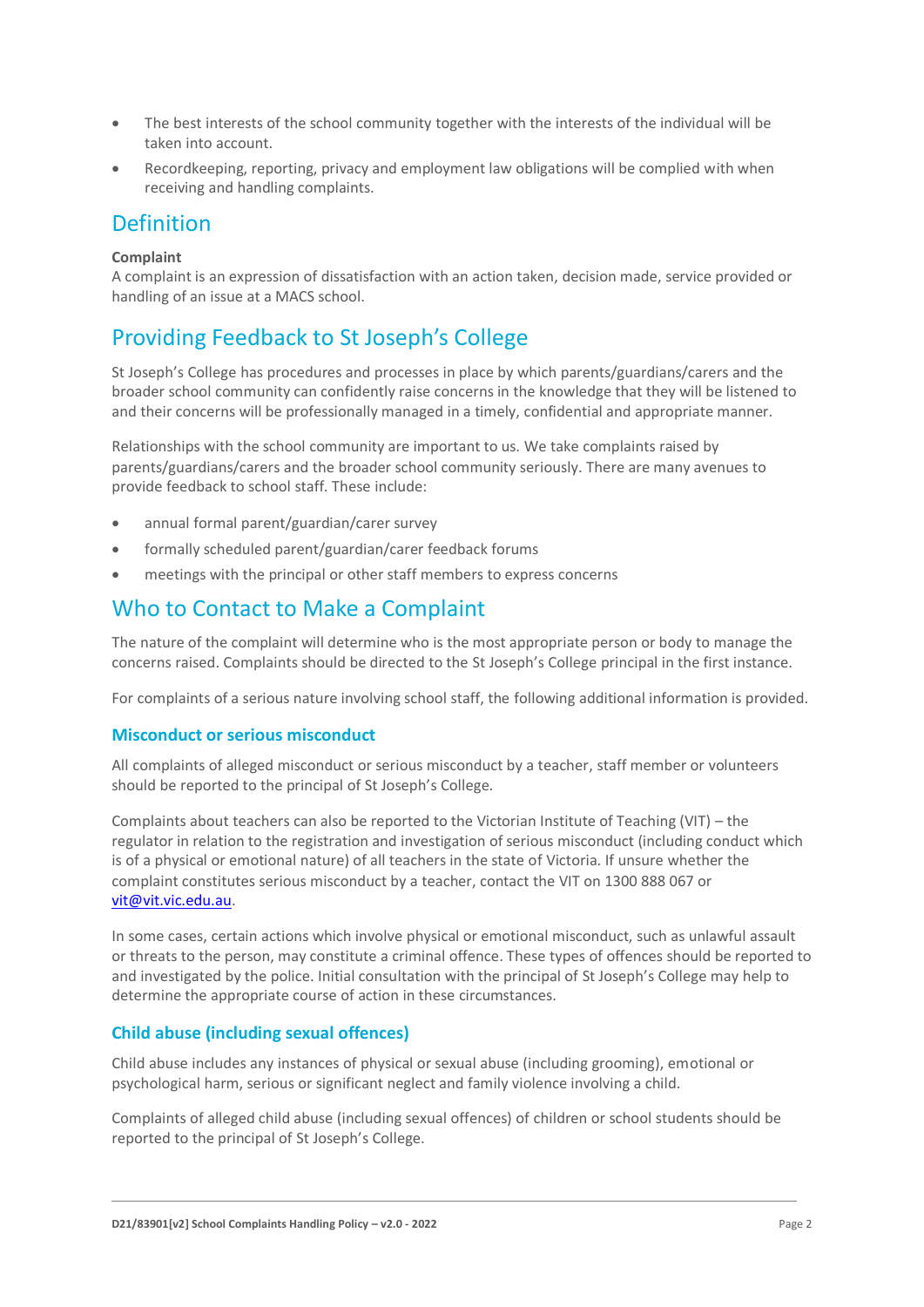There are legal obligations on all adults to report child abuse to police once a reasonable belief is formed that a sexual offence may have been committed against a child.

Failure to disclose a sexual offence against a child is a criminal offence under section 327 of the *Crimes Act 1958* (Vic.) (Crimes Act) and applies to all adults (18 years of age and over) in Victoria.

Communication with children under 16 years of age by teachers, staff or any other person to prepare or groom a child for future sexual activity is a criminal offence under section 49M(1) of the Crimes Act and must be reported to the police. The offence of grooming applies to any person aged 18 years or over and does not apply to communication between people who are both under 18 years of age.

#### **Complaints against the principal of St Joseph's College**

In the case of a complaint involving the principal of St Joseph's College, the appropriate MACS Regional General Manager should be informed immediately.

MACS Regional Offices are located in the north, south, east and west of metropolitan Melbourne. Contact details are listed at the end of this policy.

#### **Complaints against the clergy or other persons involved in religious ministry**

If the complaint relates to the clergy or other persons involved in religious ministry with St Joseph's College, the complainant should contact and seek advice from the Professional Standards unit of the Vicar General's Office in the Archdiocese of Melbourne, 383 Albert Street, East Melbourne. Visit [www.melbournecatholic.org](http://www.melbournecatholic.org/) or contact 03 9926 5677. If the person is a member of a religious order, the complainant should also contact the provincial head or professional standards office of that congregation or religious order.

#### **Anonymous complaints**

St Joseph's College endeavours to address and respond to all complaints. In some situations, we may not be able to fully address complaints that are made anonymously or without sufficient detail being provided to enable an inquiry or resolution of the matter. To ensure procedural fairness, respondents have a right to know the particulars of the allegations being made against them and be given an opportunity to respond to them. Where possible, complainants are encouraged to give their names and to be reassured that we will deal with complaints professionally and in accordance with procedural fairness and confidentiality. If the complainant wishes to remain anonymous, it is at the principal's discretion what, if any, action will be taken. Anonymous complaints will be recorded in the same manner that all other complaints are recorded.

#### **Complaints in relation to Information Sharing Schemes**

St Joseph's College is a prescribed Information Sharing Entity (ISE) that may share information under the Child Information Sharing Scheme (CISS) and the Family Violence Information Sharing Scheme (FVISS).

The school, as an ISE, may receive complaints from individuals in relation to its conduct as an ISE under the CISS or FVISS. It may also receive a complaint from another ISE.

The following information is recorded where a complaint is received under the CISS or FVISS:

- the date the complaint was made and received
- the nature of the complaint
- the action taken to resolve the complaint
- the action taken to lessen or prevent the issue from recurring
- the time taken to resolve the complaint
- further action taken if the complaint was not resolved.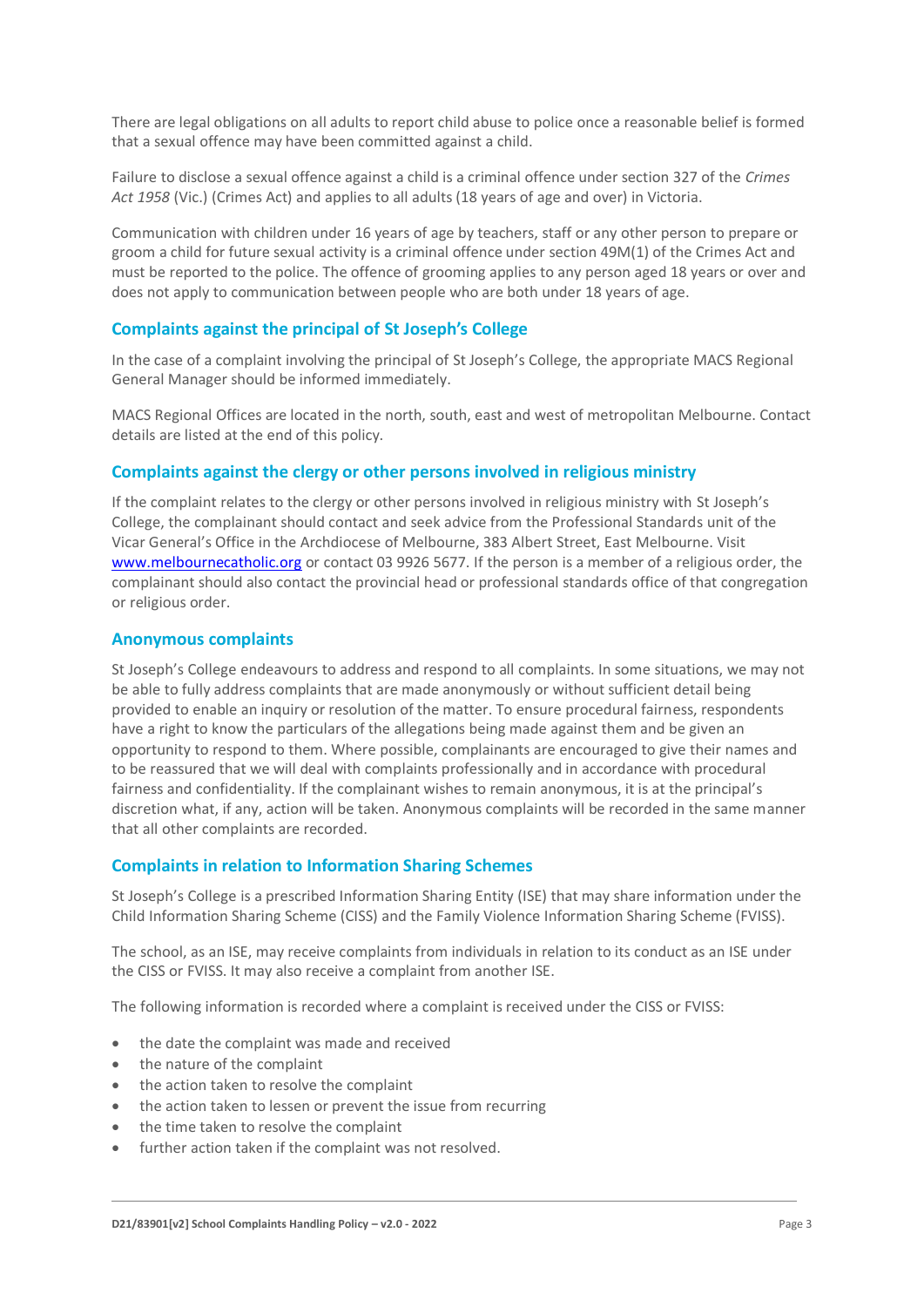#### **Complaints relating to reportable conduct**

Legal obligations are imposed on the MACS Head of Entity to report to the Commission for Child and Young People (CCYP), and investigate allegations of reportable conduct, where those allegations are based on a person's reasonable belief that reportable conduct or misconduct involving reportable conduct has occurred. Reportable conduct includes the following:

- sexual offences against, with or in the presence of a child
- sexual misconduct against, with or in the presence of a child
- physical violence against, with or in the presence of a child
- behaviour that causes significant psychological or emotional harm
- significant neglect.

Complaints relating to a reportable conduct allegation which meets the requisite threshold and which involves a MACS employee (which amongst others, can include a teacher, principal, volunteer or contractor) must be reported.

Complaints of reportable conduct in relation to an employee (other than a principal) at a MACS primary school or MACS secondary college should be reported to the principal of the school. Complaints of reportable conduct involving a principal at a MACS primary school or MACS secondary college should be reported to the MACS Regional General Manager.

Further information can be found in the School's Reportable Conduct Policy.

# Procedures for Complaints about Issues at St Joseph's College

St Joseph's College has developed and maintains a fair, effective and efficient complaints-handling procedure so that complaints about events or decisions at St Joseph's College can be addressed. The following steps can guide the procedure in making a complaint about issues arising at St Joseph's College.

#### **Clarify the issue**

- Be clear about the topic or issue to be discussed.
- Be mindful of the need to ascertain all the facts relating to the circumstances of the topic or issue.
- Think about what would be an acceptable outcome.
- Check and observe the St Joseph's College complaints handling policy.

#### **Making the complaint**

- Write an appropriate note or email to the relevant person (e.g. classroom teacher) outlining your concerns.
- Make an appointment to speak via phone or in person with the relevant person/s.
- Consider speaking with the St Joseph's College student wellbeing leader, if appropriate.
- Arrange meeting times or phone calls through the St Joseph's College office.
- Ensure the relevant person/s is given a reasonable amount of time to take the steps required to resolve or address the concerns.

#### **Contact the principal or deputy principal**

- If the issue remains unresolved after discussion with the relevant person/s at the school, request an appointment, through the St Joseph's College office, to discuss the concern with the principal or deputy principal.
- The principal may be represented by another senior staff member. If the relevant staff member is going to be present at the meeting, the meeting time is more likely to occur outside classroom hours.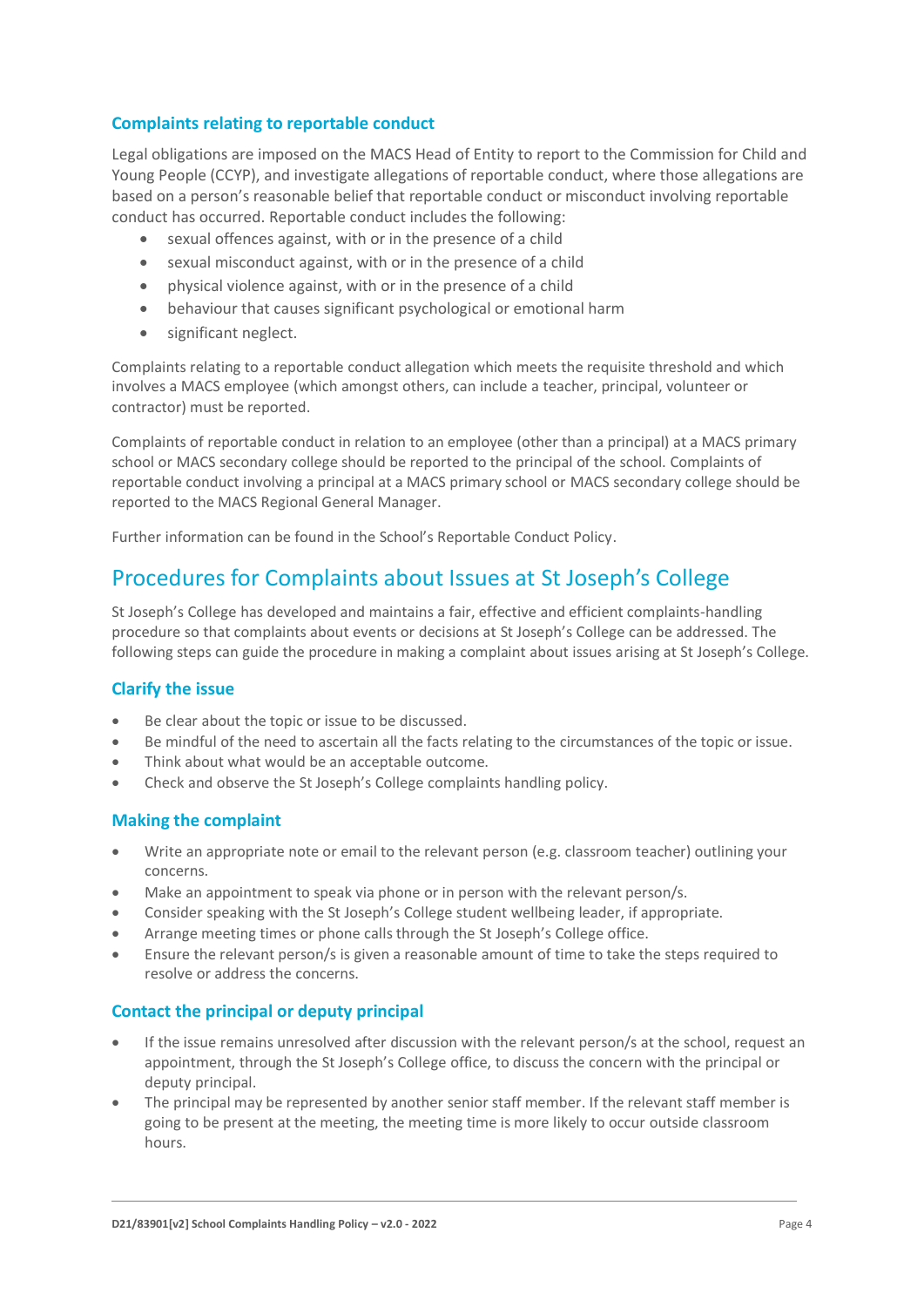# Expectations of and Information for Parents/Guardians/Carers

In making a complaint, St Joseph's College requests and expects that the complainant will:

- raise the concern or complaint as soon as possible after the issue has arisen
- communicate and respond in ways that are constructive, fair and respectful
- provide complete and factual information about the concern or complaint
- observe confidentiality and a respect for sensitive issues
- act in good faith to achieve an outcome acceptable to all parties
- have realistic and reasonable expectations about possible outcomes/remedies.

If your concern/complaint relates to your treatment or your child's treatment by another student, students or family member while at St Joseph's College, we expect that you will refer your complaint directly to the school, via your child's class teacher, deputy principal or principal. Under no circumstances should you approach another student in the care of the school to discuss the issue or chastise them. Direct contact with parents to resolve the matter is also discouraged if the complaint pertains to issues or incidents that have arisen at the school.

Parents/guardians/carers making complaints are to be respectful, confidential and courteous. Parents/guardians/carers who are unreasonable, threatening or discourteous can expect their discussions with the principal to be terminated until such time as an alternative discussion time is arranged by the school.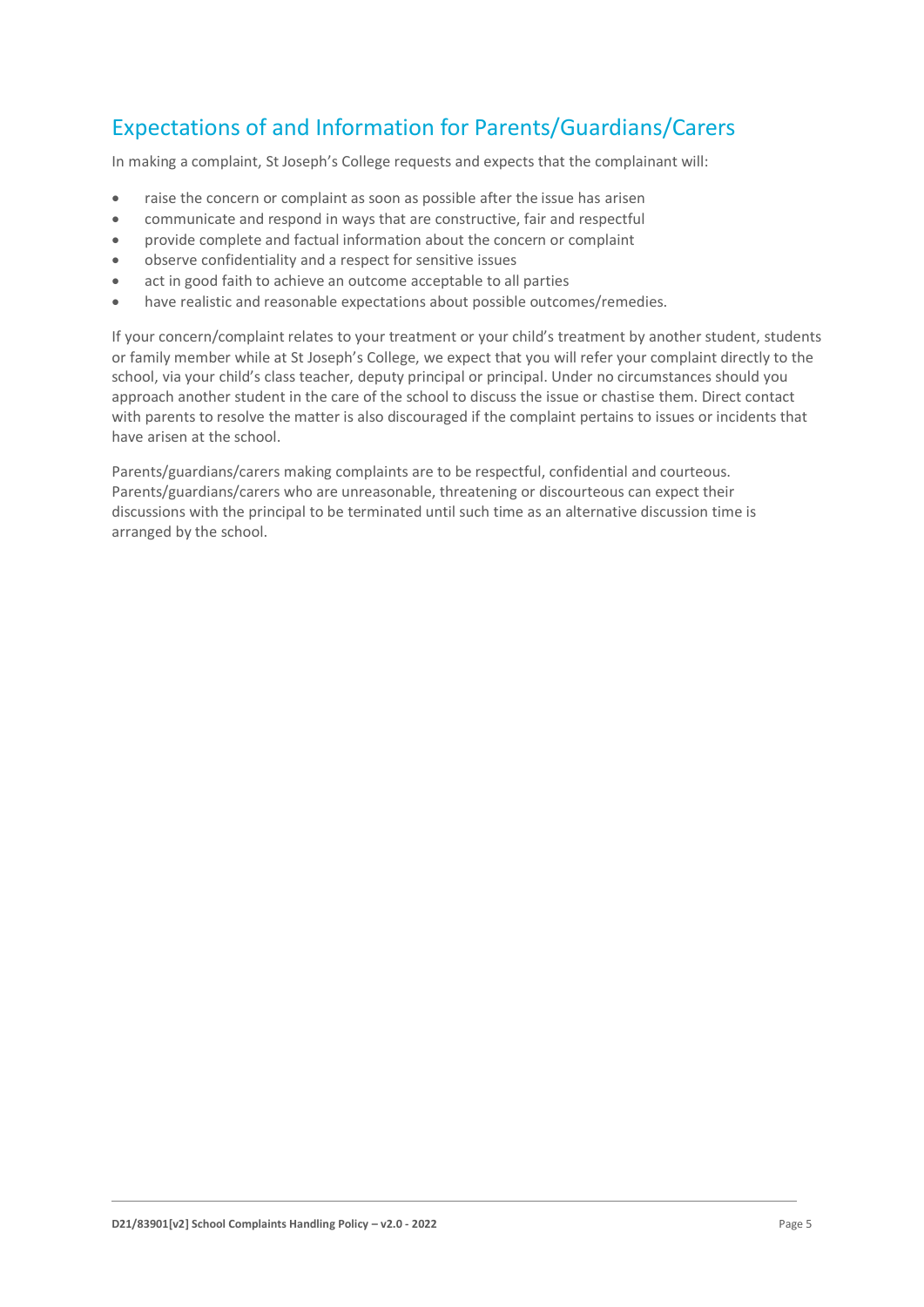# Process for Dealing with Complaints

The school will record the details of all complaints including the name and contact details of the persons making the complaint. The school will then refer the complaint to the most appropriate person to undertake an inquiry. There will be many occasions that this will be someone other than the principal. The staff member conducting the inquiry may conduct a preliminary inquiry or communicate with the parent to discuss the matter further.

If the scope of the inquiry is beyond the capacity or jurisdiction of the school, the matter will be referred to the MACS Regional General Manager and the parent/guardian/carer will be informed of the referral.

Parents/guardians/carers discussing complaints with the principal may be accompanied by a support person. The support person can be a family member, a friend or a professional with knowledge of the student. Any person acting in a professional capacity on behalf of the parents/guardians/carers must provide their occupational details and full name prior to the meeting being held. It is at the principal's discretion if an external professional is a participating member of any school meeting. The support person may encourage and facilitate sharing of parent/guardian/carer knowledge, perception and issues. The support person should support a positive working relationship between all parties. The support person does not speak on behalf of parents/guardians/carers when discussing complaints with the principal.

Any inquiry conducted by the school will be done so in a timely, efficient and confidential manner, ensuring the fair principles on natural justice are applied for all. Parents/guardians/carers will be provided with an anticipated timeframe for a resolution. The staff member conducting the inquiry will record the details of the inquiry.

Privacy laws may prohibit information being provided to the complainant of any specific action that has been taken in relation to individuals about whom the complaint has been raised.

The school will ensure that all records are maintained in accordance with its obligations under the [Public](https://prov.vic.gov.au/recordkeeping-government/standards-framework)  [Record Office Victoria Recordkeeping Standards.](https://prov.vic.gov.au/recordkeeping-government/standards-framework)

# Outcomes of Complaints

Outcomes of complaints and grievances can include the following:

- an apology either verbal or written
- mediation with an internal or external mediator
- an official warning
- disciplinary action
- a behavioural contract (in the case of a student)
- pastoral or spiritual care
- an understanding that the behaviour will not be repeated
- a change in policy or procedure.

### Complaint Escalation

If the matter cannot be resolved at the school level, or if the complaint is about the principal of St Joseph's College, complainants may contact the relevant MACS Regional Office. Alternatively, parents/guardians/carers may lodge a complaint online at [www.macs.vic.edu.au/Contact-](http://www.macs.vic.edu.au/Contact-Us/Complaints.aspx)[Us/Complaints.aspx.](http://www.macs.vic.edu.au/Contact-Us/Complaints.aspx)

When a complaint is serious or the complaint is not resolved after the involvement of the MACS Regional General Manager, it may be referred to the MACS Executive Director for review.

If the complaint is unable to be resolved to the satisfaction of the complainant, but the matter is however finalised, the complainant has the right to seek alternative independent or other advice, or contact other